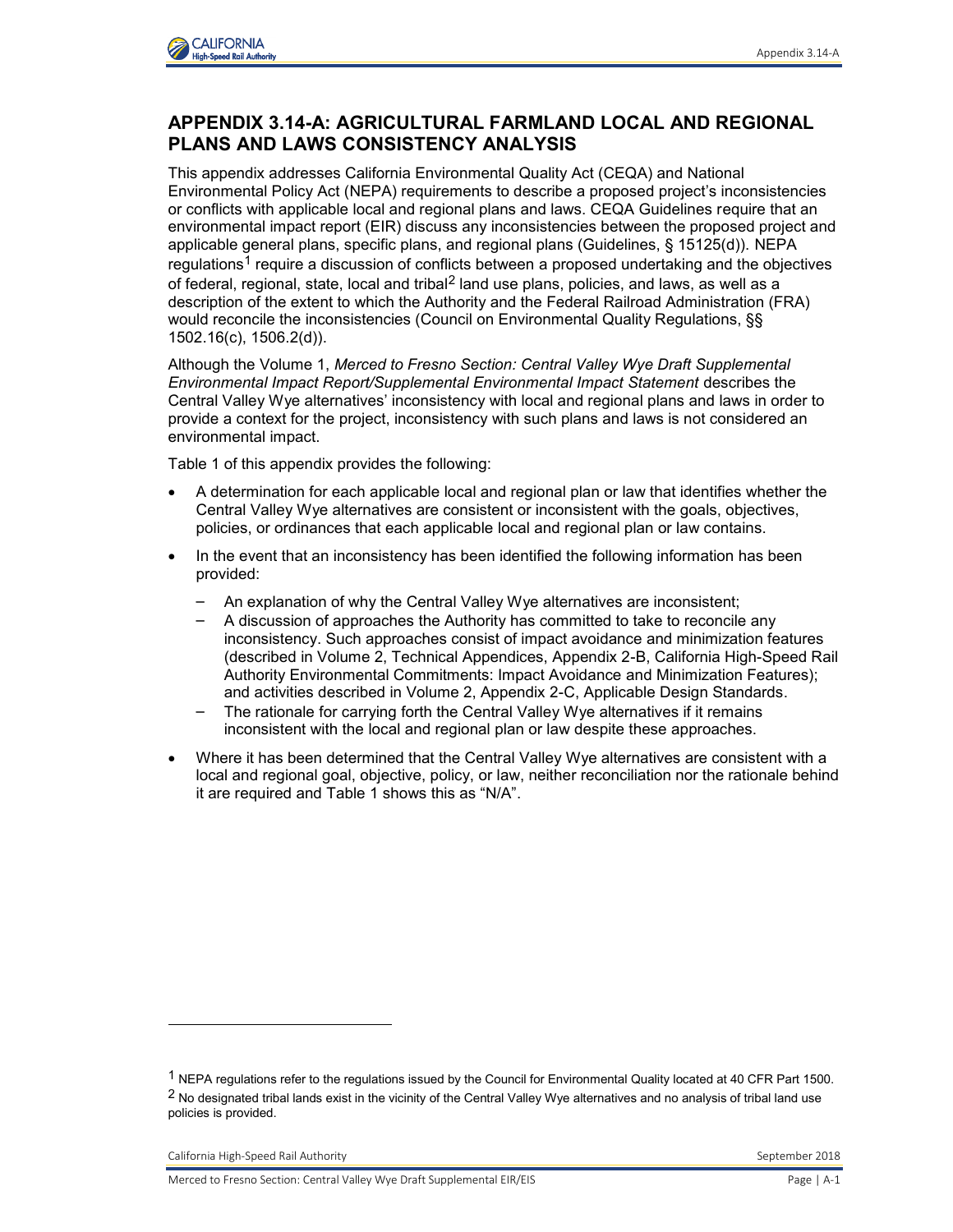| Applicable Local and Regional Plan /<br>Law                                                                                                                                                                                                                                                                      | <b>Inconsistency</b>                                                                                                                                                                                                                                                                                                                                                                                 | <b>Reconciliation</b>                                                                                                                                                                                                                                                                                                                                                                                                                                                                                                                                                                                                                                                                                                                                                                                                                                                                                                                                                                   | <b>Rationale</b>                                                                                                                                                                                                                                             |
|------------------------------------------------------------------------------------------------------------------------------------------------------------------------------------------------------------------------------------------------------------------------------------------------------------------|------------------------------------------------------------------------------------------------------------------------------------------------------------------------------------------------------------------------------------------------------------------------------------------------------------------------------------------------------------------------------------------------------|-----------------------------------------------------------------------------------------------------------------------------------------------------------------------------------------------------------------------------------------------------------------------------------------------------------------------------------------------------------------------------------------------------------------------------------------------------------------------------------------------------------------------------------------------------------------------------------------------------------------------------------------------------------------------------------------------------------------------------------------------------------------------------------------------------------------------------------------------------------------------------------------------------------------------------------------------------------------------------------------|--------------------------------------------------------------------------------------------------------------------------------------------------------------------------------------------------------------------------------------------------------------|
| 2030 Merced County General Plan (2013)                                                                                                                                                                                                                                                                           |                                                                                                                                                                                                                                                                                                                                                                                                      |                                                                                                                                                                                                                                                                                                                                                                                                                                                                                                                                                                                                                                                                                                                                                                                                                                                                                                                                                                                         |                                                                                                                                                                                                                                                              |
| Policy AG-2.1: Protect agriculturally<br>designated areas and direct urban<br>growth away from productive agricultural<br>lands into cities, Urban Communities,<br>and New Towns.                                                                                                                                | Inconsistent.<br>The Central Valley Wye alternatives, as<br>one segment of the overall statewide<br>HSR system, would encourage more<br>concentrated development patterns, limit<br>sprawl, and thus direct growth away from<br>productive agricultural lands into urban<br>areas.<br>However, the Central Valley Wye<br>alternatives would result in permanent<br>conversion of Important Farmland. | Through AG-MM#1, Conserve Important<br>Farmland (Prime Farmland, Farmland of<br>Statewide Importance, Farmland of Local<br>Importance, and Unique Farmland), the<br>Authority would fund the DOC California<br>Farmland Conservancy Program's<br>purchase of agricultural easements from<br>willing sellers. This program would<br>preserve Important Farmland in an<br>amount commensurate with the quantity<br>and quality of the converted farmlands,<br>within the same agricultural regions as<br>the impacts occur. The replacement ratio<br>would be 1:1 for lands that are<br>permanently, directly converted to<br>nonagricultural use by the Central Valley<br>Wye alternatives. In addition, the<br>Authority would fund the purchase of an<br>additional increment of acreage for<br>agricultural conservation easements at a<br>ratio of not less than 0.5:1 for Important<br>Farmland within a 25-foot wide area<br>adjacent to HSR permanently fenced<br>infrastructure. | The Authority is mandated to construct<br>and operate the HSR project. This is a<br>state-level project that would have<br>benefits across multiple resource areas.<br>The project design includes measures to<br>minimize conversion of agricultural lands. |
| Policy AG-2.2: Protect productive<br>agricultural areas from conversion to<br>nonagricultural and urban uses by<br>establishing and implementing an<br>agricultural mitigation program that<br>matches acres converted with farmland<br>acres of similar quality to those converted<br>preserved at a 1:1 ratio. | Consistent.<br>Paragraph 2 is not applicable because it<br>addresses actions relating to changes in<br>city or district boundaries or incorporation<br>of new cities.                                                                                                                                                                                                                                | N/A                                                                                                                                                                                                                                                                                                                                                                                                                                                                                                                                                                                                                                                                                                                                                                                                                                                                                                                                                                                     | N/A                                                                                                                                                                                                                                                          |

## **Table 1 Applicable Local and Regional Plan and Law Consistency or Inconsistency, Reconciliation, and Rationale**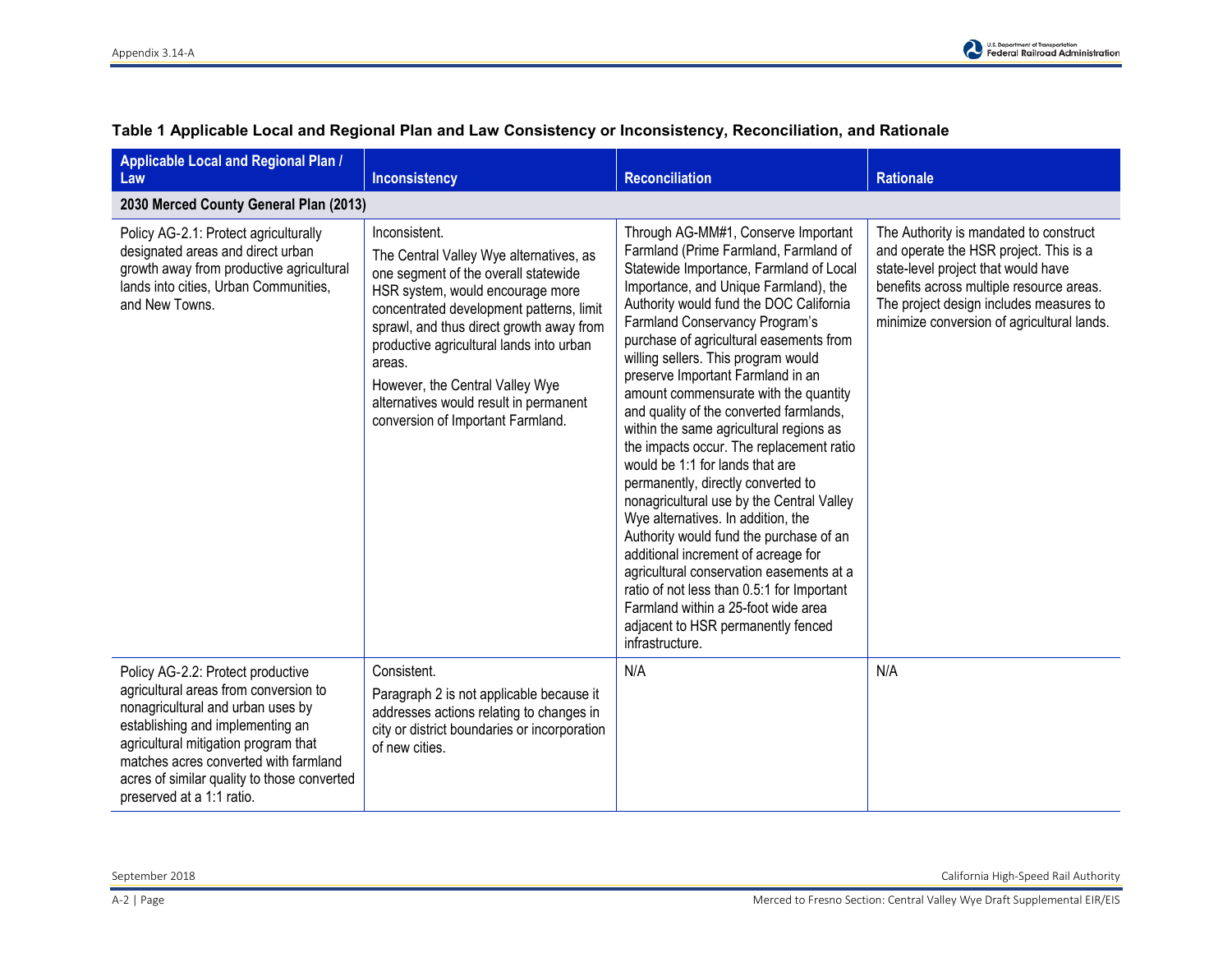| Applicable Local and Regional Plan /<br>Law                                                                                                                                                                                                                                                                                                                                                                                                   | <b>Inconsistency</b>                                                                                                                                                                                                                                                                                                                                                               | <b>Reconciliation</b>                                                                                                                                                                                                                                                                                                                                                                                                                                                                                                                                                                                                                                                                                                                                                                                                                                                                                                                                            | <b>Rationale</b>                                                                                                                                                                                                                                             |
|-----------------------------------------------------------------------------------------------------------------------------------------------------------------------------------------------------------------------------------------------------------------------------------------------------------------------------------------------------------------------------------------------------------------------------------------------|------------------------------------------------------------------------------------------------------------------------------------------------------------------------------------------------------------------------------------------------------------------------------------------------------------------------------------------------------------------------------------|------------------------------------------------------------------------------------------------------------------------------------------------------------------------------------------------------------------------------------------------------------------------------------------------------------------------------------------------------------------------------------------------------------------------------------------------------------------------------------------------------------------------------------------------------------------------------------------------------------------------------------------------------------------------------------------------------------------------------------------------------------------------------------------------------------------------------------------------------------------------------------------------------------------------------------------------------------------|--------------------------------------------------------------------------------------------------------------------------------------------------------------------------------------------------------------------------------------------------------------|
| Coordinate with the six cities in Merced<br>County and the Merced Local Agency<br>Formation Commission, consistent with<br>its statutory mission to preserve<br>agricultural land and open space, to<br>establish consistent standards and<br>mitigation for the loss of farmland.<br>In addition, the LESA model may be used<br>to determine whether the conservation<br>land is of equal or greater value than the<br>land being converted. |                                                                                                                                                                                                                                                                                                                                                                                    |                                                                                                                                                                                                                                                                                                                                                                                                                                                                                                                                                                                                                                                                                                                                                                                                                                                                                                                                                                  |                                                                                                                                                                                                                                                              |
| Policy AG-2.4: Encourage property<br>owner participation in programs that<br>preserve farmland, including the<br>Williamson Act, conservation easements,<br>and USDA-funded conservation<br>practices.                                                                                                                                                                                                                                        | Inconsistent.<br>The Central Valley Wye alternatives<br>would permanently remove land that is<br>currently in protected agricultural status,<br>with the result that some parcels may<br>become too small to remain protected.<br>The Central Valley Wye alternatives<br>would meet all statutory requirements<br>associated with the cancellation of<br>Williamson Act contracts. | Through AG-MM#1, the Authority would<br>fund the DOC California Farmland<br>Conservancy Program's purchase of<br>agricultural easements from willing<br>sellers. This program would preserve<br>Important Farmland in an amount<br>commensurate with the quantity and<br>quality of the converted farmlands, within<br>the same agricultural regions as the<br>impacts occur.<br>The Authority has committed to<br>implementing AG-IAMF#3, Farmland<br>Consolidation Program, under which the<br>Authority would establish and administer<br>a farmland consolidation program to sell<br>remnant parcels to neighboring<br>landowners for consolidation with<br>adjacent farmland properties. In addition,<br>on request, the program would assist the<br>owners of remnant parcels in selling<br>those remnants to adjacent landowners.<br>The goal of the program is to provide for<br>continued agricultural use on the<br>maximum feasible amount of remnant | The Authority is mandated to construct<br>and operate the HSR project. This is a<br>state-level project that would have<br>benefits across multiple resource areas.<br>The project design includes measures to<br>minimize conversion of agricultural lands. |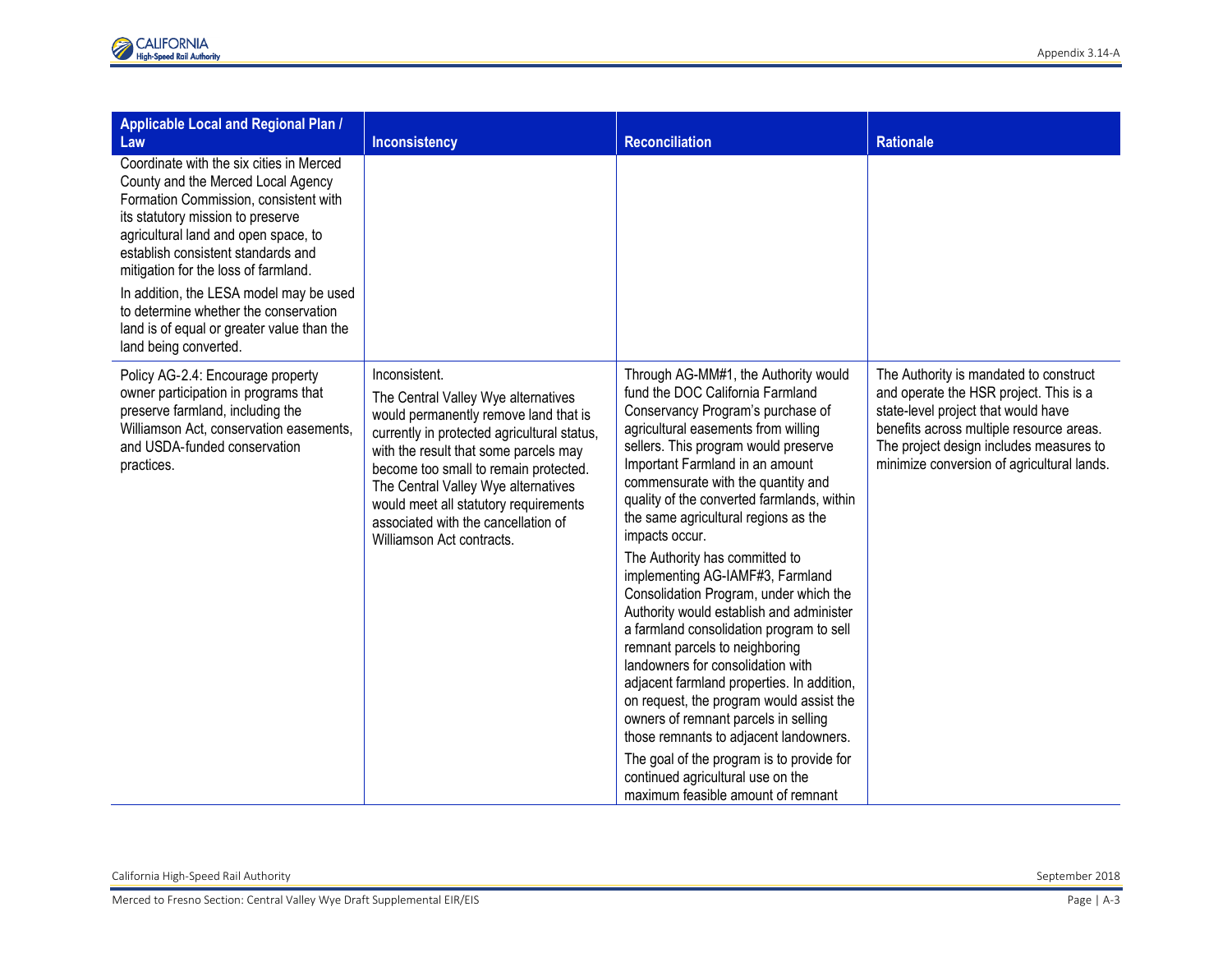

| <b>Applicable Local and Regional Plan /</b><br>Law                                                                                                                                                                                                                                                | <b>Inconsistency</b>                                                                                                                                                                                                                                                                                                                                                               | <b>Reconciliation</b>                                                                                                                                                                                                                                                                                                                                                                                                                                                                                                                                                                                                                                                                                                                                                                                                                                                                                                                                                                       | <b>Rationale</b>                                                                                                                                                                                                                                             |
|---------------------------------------------------------------------------------------------------------------------------------------------------------------------------------------------------------------------------------------------------------------------------------------------------|------------------------------------------------------------------------------------------------------------------------------------------------------------------------------------------------------------------------------------------------------------------------------------------------------------------------------------------------------------------------------------|---------------------------------------------------------------------------------------------------------------------------------------------------------------------------------------------------------------------------------------------------------------------------------------------------------------------------------------------------------------------------------------------------------------------------------------------------------------------------------------------------------------------------------------------------------------------------------------------------------------------------------------------------------------------------------------------------------------------------------------------------------------------------------------------------------------------------------------------------------------------------------------------------------------------------------------------------------------------------------------------|--------------------------------------------------------------------------------------------------------------------------------------------------------------------------------------------------------------------------------------------------------------|
|                                                                                                                                                                                                                                                                                                   |                                                                                                                                                                                                                                                                                                                                                                                    | property that otherwise may be<br>uneconomical to farm.                                                                                                                                                                                                                                                                                                                                                                                                                                                                                                                                                                                                                                                                                                                                                                                                                                                                                                                                     |                                                                                                                                                                                                                                                              |
| Policy AG-2.8: Support the efforts of<br>public, private, and non-profit<br>organizations to preserve agricultural<br>areas in the County through dedicated<br>conservation easements, and range land<br>held as environmental mitigation.                                                        | Inconsistent.<br>The Central Valley Wye alternatives<br>would permanently remove land that is<br>currently in protected agricultural status,<br>with the result that some parcels may<br>become too small to remain protected.<br>The Central Valley Wye alternatives<br>would meet all statutory requirements<br>associated with the cancellation of<br>Williamson Act contracts. | Through AG-MM#1, the Authority would<br>fund the DOC California Farmland<br>Conservancy Program's purchase of<br>agricultural easements from willing<br>sellers. This program would preserve<br>Important Farmland in an amount<br>commensurate with the quantity and<br>quality of the converted farmlands, within<br>the same agricultural regions as the<br>impacts occur.<br>The Authority has committed to<br>implementing AG-IAMF#3, under which<br>the Authority would establish and<br>administer a farmland consolidation<br>program to sell remnant parcels to<br>neighboring landowners for consolidation<br>with adjacent farmland properties. In<br>addition, on request, the program would<br>assist the owners of remnant parcels in<br>selling those remnants to adjacent<br>landowners.<br>The goal of the program is to provide for<br>continued agricultural use on the<br>maximum feasible amount of remnant<br>property that otherwise may be<br>uneconomical to farm. | The Authority is mandated to construct<br>and operate the HSR project. This is a<br>state-level project that would have<br>benefits across multiple resource areas.<br>The project design includes measures to<br>minimize conversion of agricultural lands. |
| Policy AG-2.16: Coordinate with the<br>California High-Speed Rail Authority to<br>locate the high-speed rail lines along<br>existing major transportation corridors,<br>such as State Routes 99 or 152, to<br>minimize the conversion of productive<br>agricultural land to nonagricultural uses. | Consistent                                                                                                                                                                                                                                                                                                                                                                         | N/A                                                                                                                                                                                                                                                                                                                                                                                                                                                                                                                                                                                                                                                                                                                                                                                                                                                                                                                                                                                         | N/A                                                                                                                                                                                                                                                          |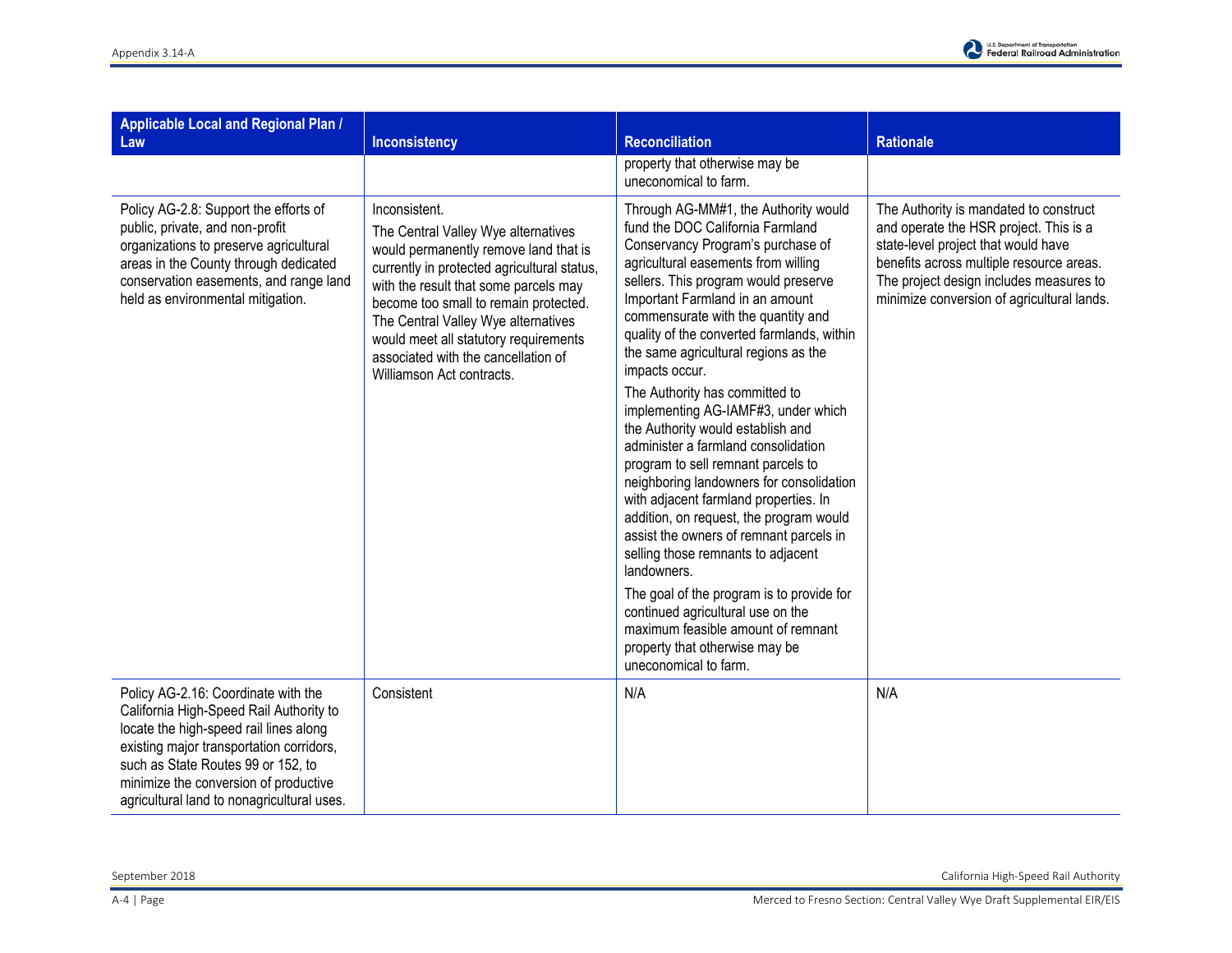| <b>Applicable Local and Regional Plan /</b><br>Law | Inconsistency                                                                                                                                                                                                                                                      | <b>Reconciliation</b>                                                                                                                                                                                                                                                                                                                                                                                                                                                                                                                                                                                                                                                                                                                                                                                                                                                                                                                                                                                                                                                                                                                                                                                                                                                             | <b>Rationale</b>                                                                                                                                                                                                                                             |
|----------------------------------------------------|--------------------------------------------------------------------------------------------------------------------------------------------------------------------------------------------------------------------------------------------------------------------|-----------------------------------------------------------------------------------------------------------------------------------------------------------------------------------------------------------------------------------------------------------------------------------------------------------------------------------------------------------------------------------------------------------------------------------------------------------------------------------------------------------------------------------------------------------------------------------------------------------------------------------------------------------------------------------------------------------------------------------------------------------------------------------------------------------------------------------------------------------------------------------------------------------------------------------------------------------------------------------------------------------------------------------------------------------------------------------------------------------------------------------------------------------------------------------------------------------------------------------------------------------------------------------|--------------------------------------------------------------------------------------------------------------------------------------------------------------------------------------------------------------------------------------------------------------|
|                                                    | Merced County Association of Governments 2014-2040 Regional Transportation Plan and Sustainable Communities Strategy                                                                                                                                               |                                                                                                                                                                                                                                                                                                                                                                                                                                                                                                                                                                                                                                                                                                                                                                                                                                                                                                                                                                                                                                                                                                                                                                                                                                                                                   |                                                                                                                                                                                                                                                              |
| Objective 9.4: Preserve productive<br>farmland.    | Inconsistent.<br>The Central Valley Wye alternatives<br>would temporarily remove agricultural<br>land during the construction period.<br>The Central Valley Wye alternatives<br>would permanently remove agriculturally<br>designated lands from agricultural use. | Through AG-MM#1, the Authority would<br>fund the DOC California Farmland<br>Conservancy Program's purchase of<br>agricultural easements from willing<br>sellers. This program would preserve in<br>perpetuity Important Farmland in an<br>amount commensurate with the quantity<br>and quality of the converted farmlands,<br>within the same agricultural regions as<br>the impacts occur.<br>The Authority committed to incorporating<br>AG-IAMF#1, Restoration of Important<br>Farmland Used for Temporary Staging<br>Areas, which would require all<br>construction access, mobilization,<br>material laydown, and staging areas on<br>Important Farmlands to be returned to as<br>close to their pre-construction staging<br>condition as possible with the goal of<br>ensuring these parcels remain available<br>for long-term agricultural use.<br>The Authority has committed to<br>implementing AG-IAMF#3, under which<br>the Authority would establish and<br>administer a farmland consolidation<br>program to sell remnant parcels to<br>neighboring landowners for consolidation<br>with adjacent farmland properties. In<br>addition, on request, the program would<br>assist the owners of remnant parcels in<br>selling those remnants to adjacent<br>landowners. | The Authority is mandated to construct<br>and operate the HSR project. This is a<br>state-level project that would have<br>benefits across multiple resource areas.<br>The project design includes measures to<br>minimize conversion of agricultural lands. |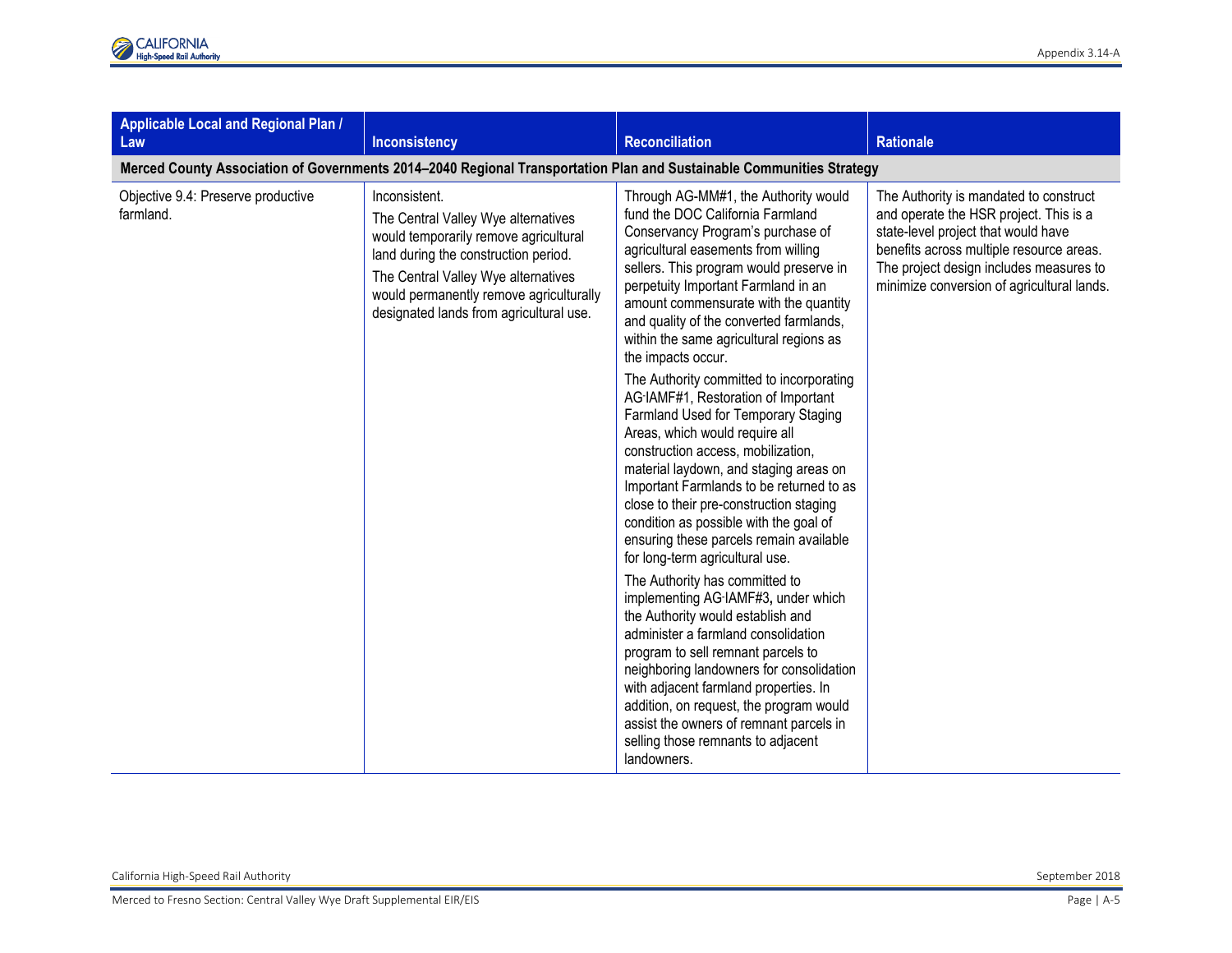

| <b>Applicable Local and Regional Plan /</b><br>Law                                                                                            | <b>Inconsistency</b>                                                                                                                                                                                                                                                    | <b>Reconciliation</b>                                                                                                                                                                                                                                                                                                                                                                                                                                                                                                                                                                                                                                                                                                                                                                                                                                                                                                                                                                                                                                                                                                                                                                                         | <b>Rationale</b>                                                                                                                                                                                                                                             |
|-----------------------------------------------------------------------------------------------------------------------------------------------|-------------------------------------------------------------------------------------------------------------------------------------------------------------------------------------------------------------------------------------------------------------------------|---------------------------------------------------------------------------------------------------------------------------------------------------------------------------------------------------------------------------------------------------------------------------------------------------------------------------------------------------------------------------------------------------------------------------------------------------------------------------------------------------------------------------------------------------------------------------------------------------------------------------------------------------------------------------------------------------------------------------------------------------------------------------------------------------------------------------------------------------------------------------------------------------------------------------------------------------------------------------------------------------------------------------------------------------------------------------------------------------------------------------------------------------------------------------------------------------------------|--------------------------------------------------------------------------------------------------------------------------------------------------------------------------------------------------------------------------------------------------------------|
| Policy 9.4.1 Consider impacts on Prime<br>Farmland.                                                                                           | Consistent                                                                                                                                                                                                                                                              | N/A                                                                                                                                                                                                                                                                                                                                                                                                                                                                                                                                                                                                                                                                                                                                                                                                                                                                                                                                                                                                                                                                                                                                                                                                           | N/A                                                                                                                                                                                                                                                          |
| <b>Merced County Municipal Code</b>                                                                                                           |                                                                                                                                                                                                                                                                         |                                                                                                                                                                                                                                                                                                                                                                                                                                                                                                                                                                                                                                                                                                                                                                                                                                                                                                                                                                                                                                                                                                                                                                                                               |                                                                                                                                                                                                                                                              |
| Title 17 (Section 17.08.090): Right-to-<br>Farm ordinance.                                                                                    | Consistent                                                                                                                                                                                                                                                              | N/A                                                                                                                                                                                                                                                                                                                                                                                                                                                                                                                                                                                                                                                                                                                                                                                                                                                                                                                                                                                                                                                                                                                                                                                                           | N/A                                                                                                                                                                                                                                                          |
| Title 18: Chapter 18.02 A-1, A-1-40, and<br>A-2 designates agricultural zones to<br>preserve, develop, and grow agriculture<br>in the county. | Inconsistent.<br>The Central Valley Wye alternatives<br>would temporarily remove agricultural<br>land during the construction period.<br>The Central Valley Wye alternatives<br>would permanently remove agricultural<br>land from land zoned A-1, A-1-40, and A-<br>2. | Through AG-MM#1, the Authority would<br>fund the DOC California Farmland<br>Conservancy Program's purchase of<br>agricultural easements from willing<br>sellers. This program would preserve in<br>perpetuity Important Farmland in an<br>amount commensurate with the quantity<br>and quality of the converted farmlands,<br>within the same agricultural regions as<br>the impacts occur.<br>The Authority has committed to<br>incorporating AG-IAMF#1, which would<br>require all construction access, mobiliza-<br>tion, material laydown, and staging areas<br>on Important Farmlands to be returned to<br>as close to their pre-construction staging<br>condition as possible with the goal of<br>ensuring these parcels remain available<br>for long-term agricultural use.<br>The Authority has committed to<br>implementing AG-IAMF#3, under which<br>the Authority would establish and<br>administer a farmland consolidation<br>program to sell remnant parcels to<br>neighboring landowners for consolidation<br>with adjacent farmland properties. In<br>addition, on request, the program would<br>assist the owners of remnant parcels in<br>selling those remnants to adjacent<br>landowners. | The Authority is mandated to construct<br>and operate the HSR project. This is a<br>state-level project that would have<br>benefits across multiple resource areas.<br>The project design includes measures to<br>minimize conversion of agricultural lands. |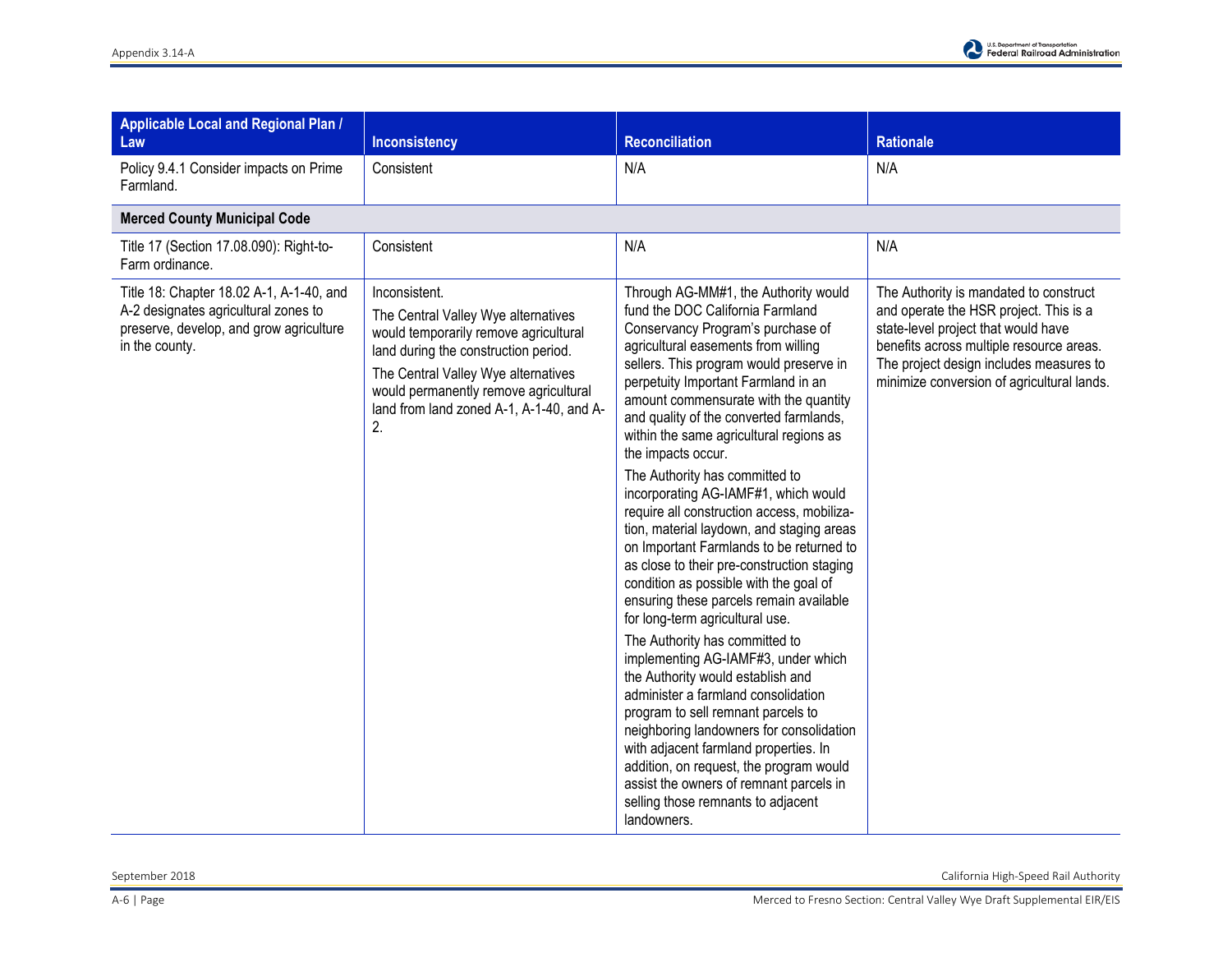| Applicable Local and Regional Plan /<br>Law                                                      | <b>Inconsistency</b>                                                                                                                                                                                                                                               | <b>Reconciliation</b>                                                                                                                                                                                                                                                                                                                                                                                                                                                                                                                                                                                                                                                                                                                                                                                                                                                                                                                                                                                                                                                                                                                                                                                   | <b>Rationale</b>                                                                                                                                                                                                                                             |
|--------------------------------------------------------------------------------------------------|--------------------------------------------------------------------------------------------------------------------------------------------------------------------------------------------------------------------------------------------------------------------|---------------------------------------------------------------------------------------------------------------------------------------------------------------------------------------------------------------------------------------------------------------------------------------------------------------------------------------------------------------------------------------------------------------------------------------------------------------------------------------------------------------------------------------------------------------------------------------------------------------------------------------------------------------------------------------------------------------------------------------------------------------------------------------------------------------------------------------------------------------------------------------------------------------------------------------------------------------------------------------------------------------------------------------------------------------------------------------------------------------------------------------------------------------------------------------------------------|--------------------------------------------------------------------------------------------------------------------------------------------------------------------------------------------------------------------------------------------------------------|
|                                                                                                  |                                                                                                                                                                                                                                                                    | The goal of the program is to provide for<br>continued agricultural use on the<br>maximum feasible amount of remnant<br>property that otherwise may be<br>uneconomical to farm.                                                                                                                                                                                                                                                                                                                                                                                                                                                                                                                                                                                                                                                                                                                                                                                                                                                                                                                                                                                                                         |                                                                                                                                                                                                                                                              |
| <b>Madera County General Plan (1995)</b>                                                         |                                                                                                                                                                                                                                                                    |                                                                                                                                                                                                                                                                                                                                                                                                                                                                                                                                                                                                                                                                                                                                                                                                                                                                                                                                                                                                                                                                                                                                                                                                         |                                                                                                                                                                                                                                                              |
| Agriculture, Policy 5.A.1: Maintain<br>agriculturally designated areas for<br>agricultural uses. | Inconsistent.<br>The Central Valley Wye alternatives<br>would temporarily remove agricultural<br>land during the construction period.<br>The Central Valley Wye alternatives<br>would permanently remove agriculturally<br>designated lands from agricultural use. | Through AG-MM#1, the Authority would<br>fund the DOC California Farmland<br>Conservancy Program's purchase of<br>agricultural easements from willing<br>sellers. This program would preserve in<br>perpetuity Important Farmland in an<br>amount commensurate with the quantity<br>and quality of the converted farmlands,<br>within the same agricultural regions as<br>the impacts occur.<br>The Authority committed to incorporating<br>AG-IAMF#1, which would require all<br>construction access, mobilization,<br>material laydown, and staging areas on<br>Important Farmlands to be returned to as<br>close to their pre-construction staging<br>condition as possible with the goal of<br>ensuring these parcels remain available<br>for long-term agricultural use.<br>The Authority has committed to<br>implementing AG-IAMF#3, under which<br>the Authority would establish and<br>administer a farmland consolidation<br>program to sell remnant parcels to<br>neighboring landowners for consolidation<br>with adjacent farmland properties. In<br>addition, on request, the program would<br>assist the owners of remnant parcels in<br>selling those remnants to adjacent<br>landowners. | The Authority is mandated to construct<br>and operate the HSR project. This is a<br>state-level project that would have<br>benefits across multiple resource areas.<br>The project design includes measures to<br>minimize conversion of agricultural lands. |

California High-Speed Rail Authority September 2018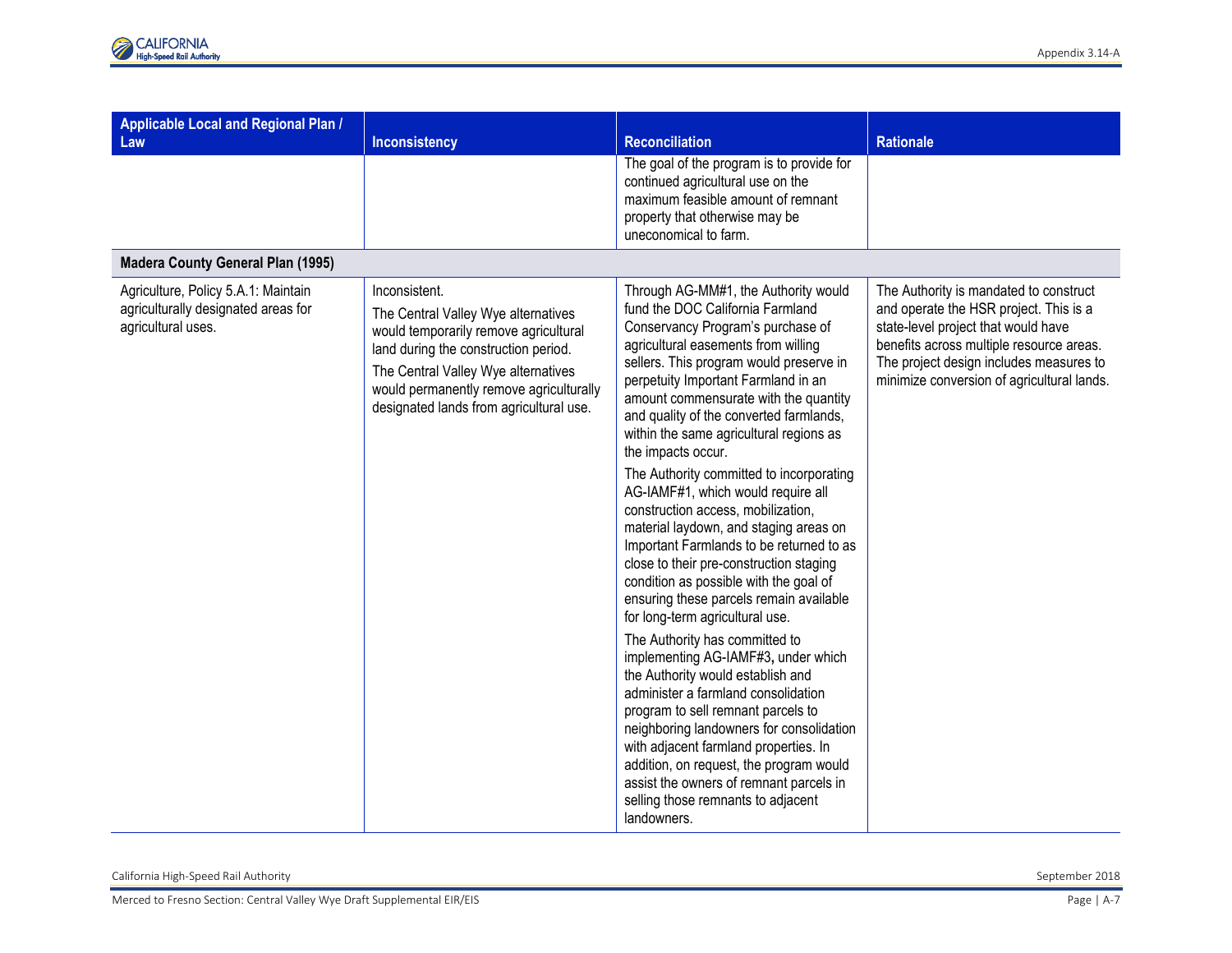

| Applicable Local and Regional Plan /<br>Law                                                                                                                                  | <b>Inconsistency</b>                                                                                                                                                                                                                           | <b>Reconciliation</b>                                                                                                                                                                                                                                                                                                                                                                                                                                                                                                                                                                                                                                                                                                                                                                   | <b>Rationale</b>                                                                                                                                                                                                                                             |
|------------------------------------------------------------------------------------------------------------------------------------------------------------------------------|------------------------------------------------------------------------------------------------------------------------------------------------------------------------------------------------------------------------------------------------|-----------------------------------------------------------------------------------------------------------------------------------------------------------------------------------------------------------------------------------------------------------------------------------------------------------------------------------------------------------------------------------------------------------------------------------------------------------------------------------------------------------------------------------------------------------------------------------------------------------------------------------------------------------------------------------------------------------------------------------------------------------------------------------------|--------------------------------------------------------------------------------------------------------------------------------------------------------------------------------------------------------------------------------------------------------------|
|                                                                                                                                                                              |                                                                                                                                                                                                                                                | The goal of the program is to provide for<br>continued agricultural use on the<br>maximum feasible amount of remnant<br>property that otherwise may be<br>uneconomical to farm.                                                                                                                                                                                                                                                                                                                                                                                                                                                                                                                                                                                                         |                                                                                                                                                                                                                                                              |
| Agriculture, Policy 5.A.3: Ensure new<br>development and public works projects<br>do not encourage further expansion of<br>urban uses into designated agricultural<br>areas. | Consistent                                                                                                                                                                                                                                     | N/A                                                                                                                                                                                                                                                                                                                                                                                                                                                                                                                                                                                                                                                                                                                                                                                     | N/A                                                                                                                                                                                                                                                          |
| Agriculture, Policy 5.A.6: Encourage<br>continued and, where possible, increased<br>agricultural activity on lands designated<br>for agricultural use.                       | Inconsistent.<br>The Central Valley Wye alternatives<br>would temporarily remove agricultural<br>land during the construction period.<br>The Central Valley Wye alternatives<br>would permanently remove agricultural<br>land from production. | Through AG-MM#1, the Authority would<br>fund the DOC California Farmland<br>Conservancy Program's purchase of<br>agricultural easements from willing<br>sellers. This program would preserve in<br>perpetuity Important Farmland in an<br>amount commensurate with the quantity<br>and quality of the converted farmlands,<br>within the same agricultural regions as<br>the impacts occur.<br>Further, Authority has committed to<br>incorporating AG-IAMF#1, which would<br>require all construction access, mobiliza-<br>tion, material laydown, and staging areas<br>on Important Farmlands to be returned to<br>as close to their pre-construction staging<br>condition as possible with the goal of<br>ensuring these parcels remain available<br>for long-term agricultural use. | The Authority is mandated to construct<br>and operate the HSR project. This is a<br>state-level project that would have<br>benefits across multiple resource areas.<br>The project design includes measures to<br>minimize conversion of agricultural lands. |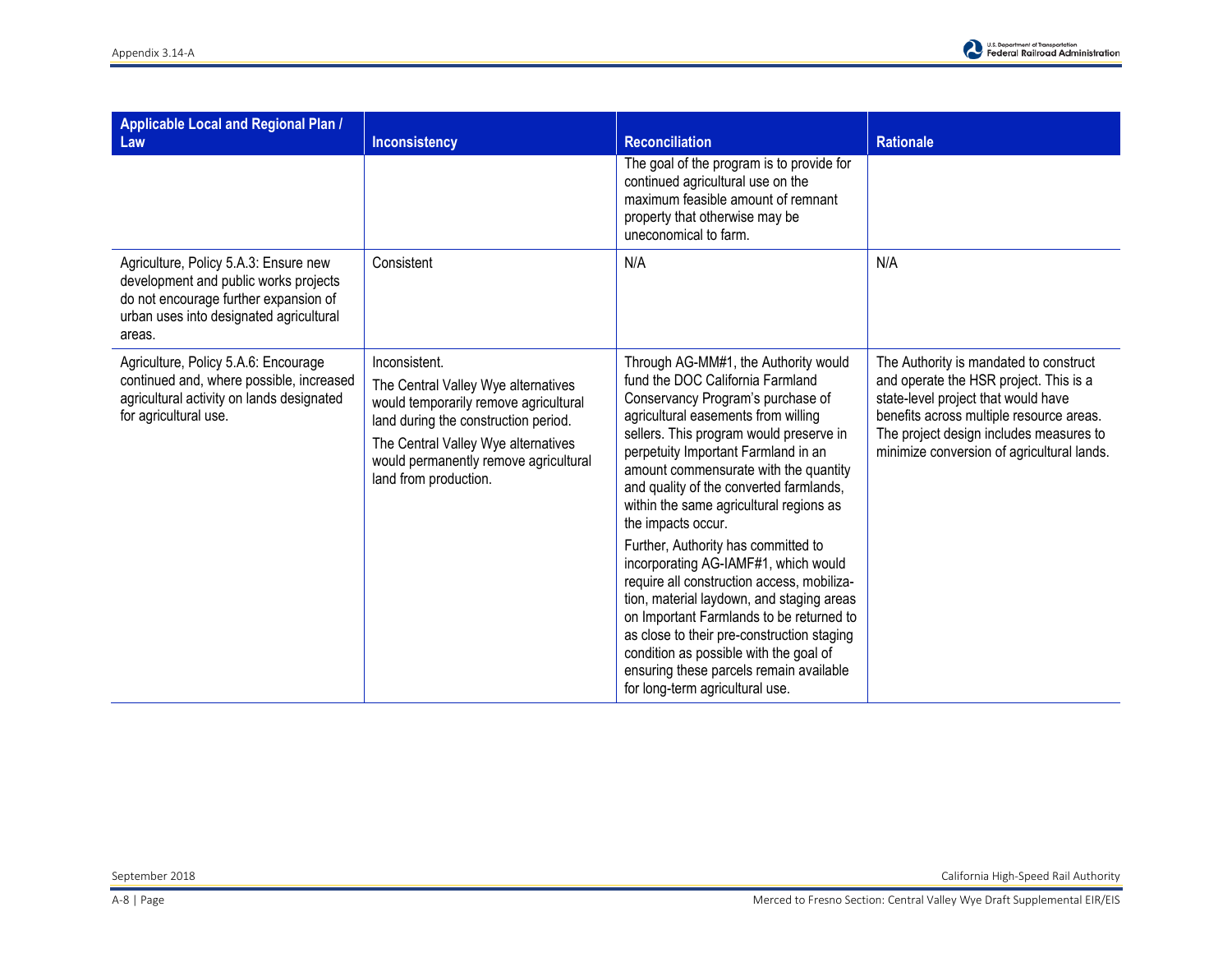| Applicable Local and Regional Plan /<br>Law                                                                                                                                                                                                                          | <b>Inconsistency</b>                                                                                                                                                                                                                           | <b>Reconciliation</b>                                                                                                                                                                                                                                                                                                                                                                                                                                                                                                                                                                                                                                                                                                                                                                   | <b>Rationale</b>                                                                                                                                                                                                                                             |
|----------------------------------------------------------------------------------------------------------------------------------------------------------------------------------------------------------------------------------------------------------------------|------------------------------------------------------------------------------------------------------------------------------------------------------------------------------------------------------------------------------------------------|-----------------------------------------------------------------------------------------------------------------------------------------------------------------------------------------------------------------------------------------------------------------------------------------------------------------------------------------------------------------------------------------------------------------------------------------------------------------------------------------------------------------------------------------------------------------------------------------------------------------------------------------------------------------------------------------------------------------------------------------------------------------------------------------|--------------------------------------------------------------------------------------------------------------------------------------------------------------------------------------------------------------------------------------------------------------|
| Agriculture, Policy 5.A.13: Require<br>development within or adjacent to<br>designated agricultural areas to<br>incorporate design, construction, and<br>maintenance techniques to protect<br>agriculture and minimize conflicts with<br>adjacent agricultural uses. | Inconsistent.<br>The Central Valley Wye alternatives<br>would temporarily remove agricultural<br>land during the construction period.                                                                                                          | The Authority has committed to<br>incorporating AG-IAMF#1, which would<br>require all construction access, mobiliza-<br>tion, material laydown, and staging areas<br>on Important Farmlands to be returned to<br>as close to their pre-construction staging<br>condition as possible with the goal of<br>ensuring these parcels remain available<br>for long-term agricultural use.                                                                                                                                                                                                                                                                                                                                                                                                     | N/A                                                                                                                                                                                                                                                          |
|                                                                                                                                                                                                                                                                      | Madera County Transportation Commission - 2014 Regional Transportation Plan and Sustainable Communities Strategy                                                                                                                               |                                                                                                                                                                                                                                                                                                                                                                                                                                                                                                                                                                                                                                                                                                                                                                                         |                                                                                                                                                                                                                                                              |
| Objective 32: Protect and conserve<br>existing agricultural land, provide broad<br>community access to healthful foods, and<br>promote the environmental and economic<br>benefits of rural agricultural lands.                                                       | Inconsistent.<br>The Central Valley Wye alternatives<br>would temporarily remove agricultural<br>land during the construction period.<br>The Central Valley Wye alternatives<br>would permanently remove agricultural<br>land from production. | Through AG-MM#1, the Authority would<br>fund the DOC California Farmland<br>Conservancy Program's purchase of<br>agricultural easements from willing<br>sellers. This program would preserve in<br>perpetuity Important Farmland in an<br>amount commensurate with the quantity<br>and quality of the converted farmlands,<br>within the same agricultural regions as<br>the impacts occur.<br>Further, Authority has committed to<br>incorporating AG-IAMF#1, which would<br>require all construction access, mobiliza-<br>tion, material laydown, and staging areas<br>on Important Farmlands to be returned to<br>as close to their pre-construction staging<br>condition as possible with the goal of<br>ensuring these parcels remain available<br>for long-term agricultural use. | The Authority is mandated to construct<br>and operate the HSR project. This is a<br>state-level project that would have<br>benefits across multiple resource areas.<br>The project design includes measures to<br>minimize conversion of agricultural lands. |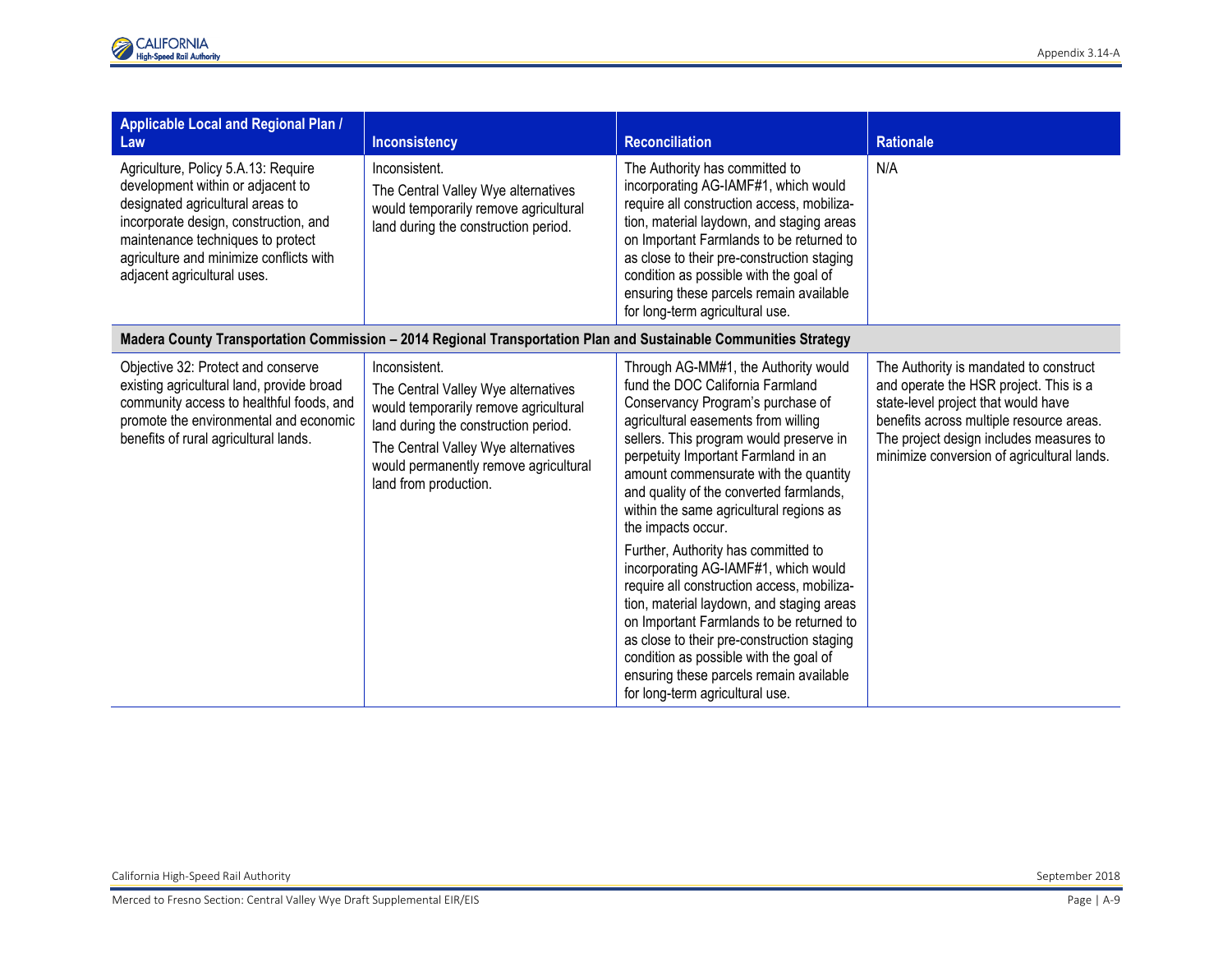

| Applicable Local and Regional Plan /<br>Law                                                                                                                                                                                                                                                                                                   | <b>Inconsistency</b>                                                                                                                       | <b>Reconciliation</b>                                                                                                                                                                                                                                                                                                                                                                                                                                                                                                                                                                                                                                                                                                                                                                                                                                                                                                                                                                                                                                                                                                                                                  | <b>Rationale</b>                                                                                                                                                                                                                                             |
|-----------------------------------------------------------------------------------------------------------------------------------------------------------------------------------------------------------------------------------------------------------------------------------------------------------------------------------------------|--------------------------------------------------------------------------------------------------------------------------------------------|------------------------------------------------------------------------------------------------------------------------------------------------------------------------------------------------------------------------------------------------------------------------------------------------------------------------------------------------------------------------------------------------------------------------------------------------------------------------------------------------------------------------------------------------------------------------------------------------------------------------------------------------------------------------------------------------------------------------------------------------------------------------------------------------------------------------------------------------------------------------------------------------------------------------------------------------------------------------------------------------------------------------------------------------------------------------------------------------------------------------------------------------------------------------|--------------------------------------------------------------------------------------------------------------------------------------------------------------------------------------------------------------------------------------------------------------|
| <b>Madera County Municipal Code</b>                                                                                                                                                                                                                                                                                                           |                                                                                                                                            |                                                                                                                                                                                                                                                                                                                                                                                                                                                                                                                                                                                                                                                                                                                                                                                                                                                                                                                                                                                                                                                                                                                                                                        |                                                                                                                                                                                                                                                              |
| Title 6, County Right-to-Farm notice<br>ensuring that residents of the county<br>have the right to perform agricultural<br>activities on their property within the<br>County of Madera. (6.28.060).                                                                                                                                           | Consistent                                                                                                                                 | N/A                                                                                                                                                                                                                                                                                                                                                                                                                                                                                                                                                                                                                                                                                                                                                                                                                                                                                                                                                                                                                                                                                                                                                                    | N/A                                                                                                                                                                                                                                                          |
| Title 18, Designates agricultural zones to<br>preserve, develop, and grow agriculture<br>in the county. It also includes dairy<br>operations' standards and regulatory<br>standards that identify procedures and<br>management practices for<br>implementation that provide pollution<br>protection for surface and groundwater<br>resources. | Inconsistent.<br>The Central Valley Wye alternatives<br>would permanently remove agriculturally<br>designated lands from agricultural use. | Through AG-MM#1, the Authority would<br>fund the DOC California Farmland<br>Conservancy Program's purchase of<br>agricultural easements from willing<br>sellers. This program would preserve in<br>perpetuity Important Farmland in an<br>amount commensurate with the quantity<br>and quality of the converted farmlands,<br>within the same agricultural regions as<br>the impacts occur.<br>The Authority has committed to<br>implementing AG-IAMF#3, under which<br>the Authority would establish and<br>administer a farmland consolidation<br>program to sell remnant parcels to<br>neighboring landowners for consolidation<br>with adjacent farmland properties. In<br>addition, on request, the program would<br>assist the owners of remnant parcels in<br>selling those remnants to adjacent<br>landowners.<br>The goal of the program is to provide for<br>continued agricultural use on the<br>maximum feasible amount of remnant<br>property that otherwise may be<br>uneconomical to farm.<br>Design Standards: The HSR<br>incorporates design standards to<br>minimize runoff from the right-of-way and<br>contain storm drainage within the right-of- | The Authority is mandated to construct<br>and operate the HSR project. This is a<br>state-level project that would have<br>benefits across multiple resource areas.<br>The project design includes measures to<br>minimize conversion of agricultural lands. |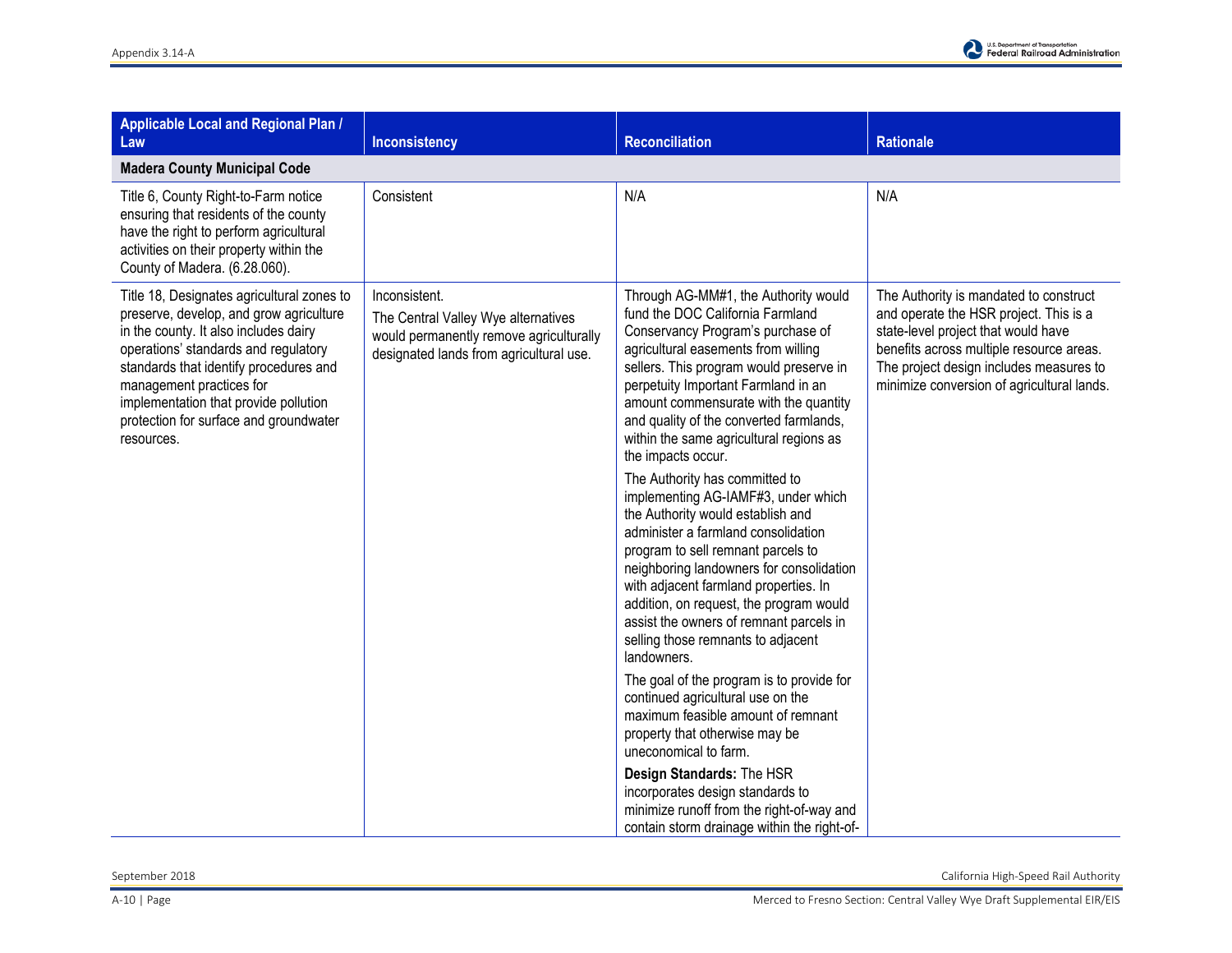| Applicable Local and Regional Plan /<br>Law                                                                                                                                                                                                                                            | Inconsistency                                                                                                                                                                                                                            | <b>Reconciliation</b>                                                                                                                                                                                                                                                                                                                                                                                                                                                                                                                                                                                                                                                                                                                                                                                                                                                                                                                                                                                     | <b>Rationale</b>                                                                                                                                                                                                                                             |
|----------------------------------------------------------------------------------------------------------------------------------------------------------------------------------------------------------------------------------------------------------------------------------------|------------------------------------------------------------------------------------------------------------------------------------------------------------------------------------------------------------------------------------------|-----------------------------------------------------------------------------------------------------------------------------------------------------------------------------------------------------------------------------------------------------------------------------------------------------------------------------------------------------------------------------------------------------------------------------------------------------------------------------------------------------------------------------------------------------------------------------------------------------------------------------------------------------------------------------------------------------------------------------------------------------------------------------------------------------------------------------------------------------------------------------------------------------------------------------------------------------------------------------------------------------------|--------------------------------------------------------------------------------------------------------------------------------------------------------------------------------------------------------------------------------------------------------------|
|                                                                                                                                                                                                                                                                                        |                                                                                                                                                                                                                                          | way during operations and to meet all<br>standards for retention of stormwater on-<br>site during construction.                                                                                                                                                                                                                                                                                                                                                                                                                                                                                                                                                                                                                                                                                                                                                                                                                                                                                           |                                                                                                                                                                                                                                                              |
| City of Chowchilla 2040 General Plan (2011)                                                                                                                                                                                                                                            |                                                                                                                                                                                                                                          |                                                                                                                                                                                                                                                                                                                                                                                                                                                                                                                                                                                                                                                                                                                                                                                                                                                                                                                                                                                                           |                                                                                                                                                                                                                                                              |
| Policy OS 1.3: Coordinate with Madera<br>County to maintain viable agricultural<br>land on the periphery of the City of<br>Chowchilla Sphere of Influence boundary<br>for the purpose of resource and view<br>protection and establish standards that<br>protect views of these lands. | Inconsistent.<br>The Central Valley Wye alternatives<br>would temporarily remove agricultural<br>land during the construction period.<br>The Central Valley Wye alternatives<br>would permanently remove lands from<br>agricultural use. | Through AG-MM#1, the Authority would<br>fund the DOC California Farmland<br>Conservancy Program's purchase of<br>agricultural easements from willing<br>sellers. This program would preserve in<br>perpetuity Important Farmland in an<br>amount commensurate with the quantity<br>and quality of the converted farmlands,<br>within the same agricultural regions as<br>the impacts occur.<br>The Authority has committed to<br>implementing AG-IAMF#3, under which<br>the Authority would establish and<br>administer a farmland consolidation<br>program to sell remnant parcels to<br>neighboring landowners for consolidation<br>with adjacent farmland properties. In<br>addition, on request, the program would<br>assist the owners of remnant parcels in<br>selling those remnants to adjacent<br>landowners.<br>The goal of the program is to provide for<br>continued agricultural use on the<br>maximum feasible amount of remnant<br>property that otherwise may be<br>uneconomical to farm. | The Authority is mandated to construct<br>and operate the HSR project. This is a<br>state-level project that would have<br>benefits across multiple resource areas.<br>The project design includes measures to<br>minimize conversion of agricultural lands. |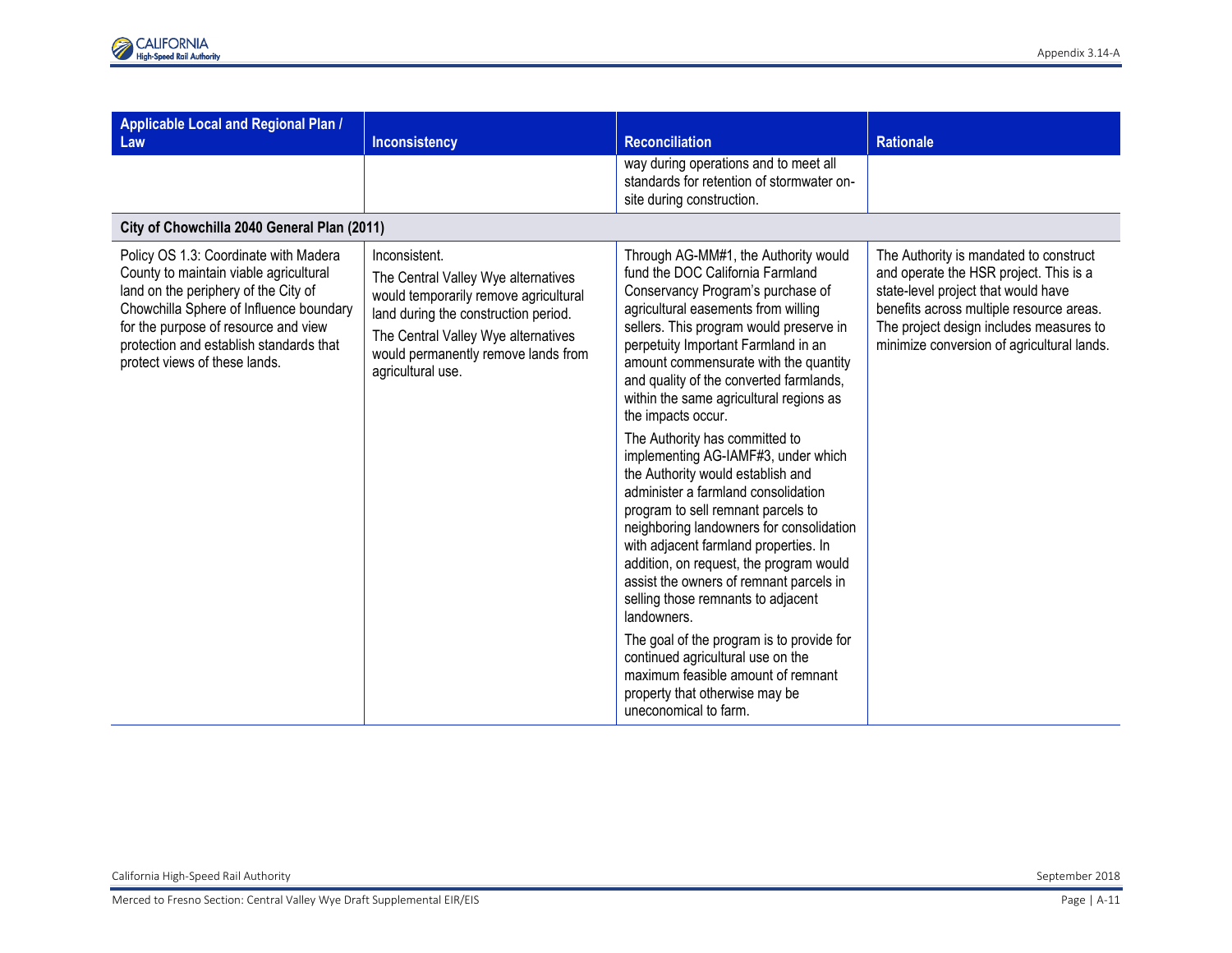

| Applicable Local and Regional Plan /<br>Law                                                                                                 | <b>Inconsistency</b>                                                                                                                       | <b>Reconciliation</b>                                                                                                                                                                                                                                                                                                                                                                                                                                                                                                                                                                                                                                                                                                                                                                                                                                                                                                                                                                                      | <b>Rationale</b>                                                                                                                                                                                                                                             |
|---------------------------------------------------------------------------------------------------------------------------------------------|--------------------------------------------------------------------------------------------------------------------------------------------|------------------------------------------------------------------------------------------------------------------------------------------------------------------------------------------------------------------------------------------------------------------------------------------------------------------------------------------------------------------------------------------------------------------------------------------------------------------------------------------------------------------------------------------------------------------------------------------------------------------------------------------------------------------------------------------------------------------------------------------------------------------------------------------------------------------------------------------------------------------------------------------------------------------------------------------------------------------------------------------------------------|--------------------------------------------------------------------------------------------------------------------------------------------------------------------------------------------------------------------------------------------------------------|
| Policy OS 1.4: Support preservation of<br>existing agricultural lands at the<br>periphery of the City of Chowchilla<br>Sphere of Influence. | Inconsistent.<br>The Central Valley Wye alternatives<br>would permanently remove agriculturally<br>designated lands from agricultural use. | Through AG-MM#1, the Authority would<br>fund the DOC California Farmland<br>Conservancy Program's purchase of<br>agricultural easements from willing<br>sellers. This program would preserve in<br>perpetuity Important Farmland in an<br>amount commensurate with the quantity<br>and quality of the converted farmlands,<br>within the same agricultural regions as<br>the impacts occur.<br>The Authority has committed to<br>implementing, AG-IAMF#3, under which<br>the Authority would establish and<br>administer a farmland consolidation<br>program to sell remnant parcels to<br>neighboring landowners for consolidation<br>with adjacent farmland properties. In<br>addition, on request, the program would<br>assist the owners of remnant parcels in<br>selling those remnants to adjacent<br>landowners.<br>The goal of the program is to provide for<br>continued agricultural use on the<br>maximum feasible amount of remnant<br>property that otherwise may be<br>uneconomical to farm. | The Authority is mandated to construct<br>and operate the HSR project. This is a<br>state-level project that would have<br>benefits across multiple resource areas.<br>The project design includes measures to<br>minimize conversion of agricultural lands. |
| City of Merced General Plan (2015)                                                                                                          |                                                                                                                                            |                                                                                                                                                                                                                                                                                                                                                                                                                                                                                                                                                                                                                                                                                                                                                                                                                                                                                                                                                                                                            |                                                                                                                                                                                                                                                              |
| OS-2.1: Protect agricultural areas outside<br>the City's SUDP/SOI from urban impacts.                                                       | Consistent                                                                                                                                 | N/A                                                                                                                                                                                                                                                                                                                                                                                                                                                                                                                                                                                                                                                                                                                                                                                                                                                                                                                                                                                                        | N/A                                                                                                                                                                                                                                                          |
| City of Waterford General Plan (2006)                                                                                                       |                                                                                                                                            |                                                                                                                                                                                                                                                                                                                                                                                                                                                                                                                                                                                                                                                                                                                                                                                                                                                                                                                                                                                                            |                                                                                                                                                                                                                                                              |
| Policy OS-B-1: Protect agricultural areas<br>outside the City's urban growth area from<br>urban impacts.                                    | Consistent                                                                                                                                 | N/A                                                                                                                                                                                                                                                                                                                                                                                                                                                                                                                                                                                                                                                                                                                                                                                                                                                                                                                                                                                                        | N/A                                                                                                                                                                                                                                                          |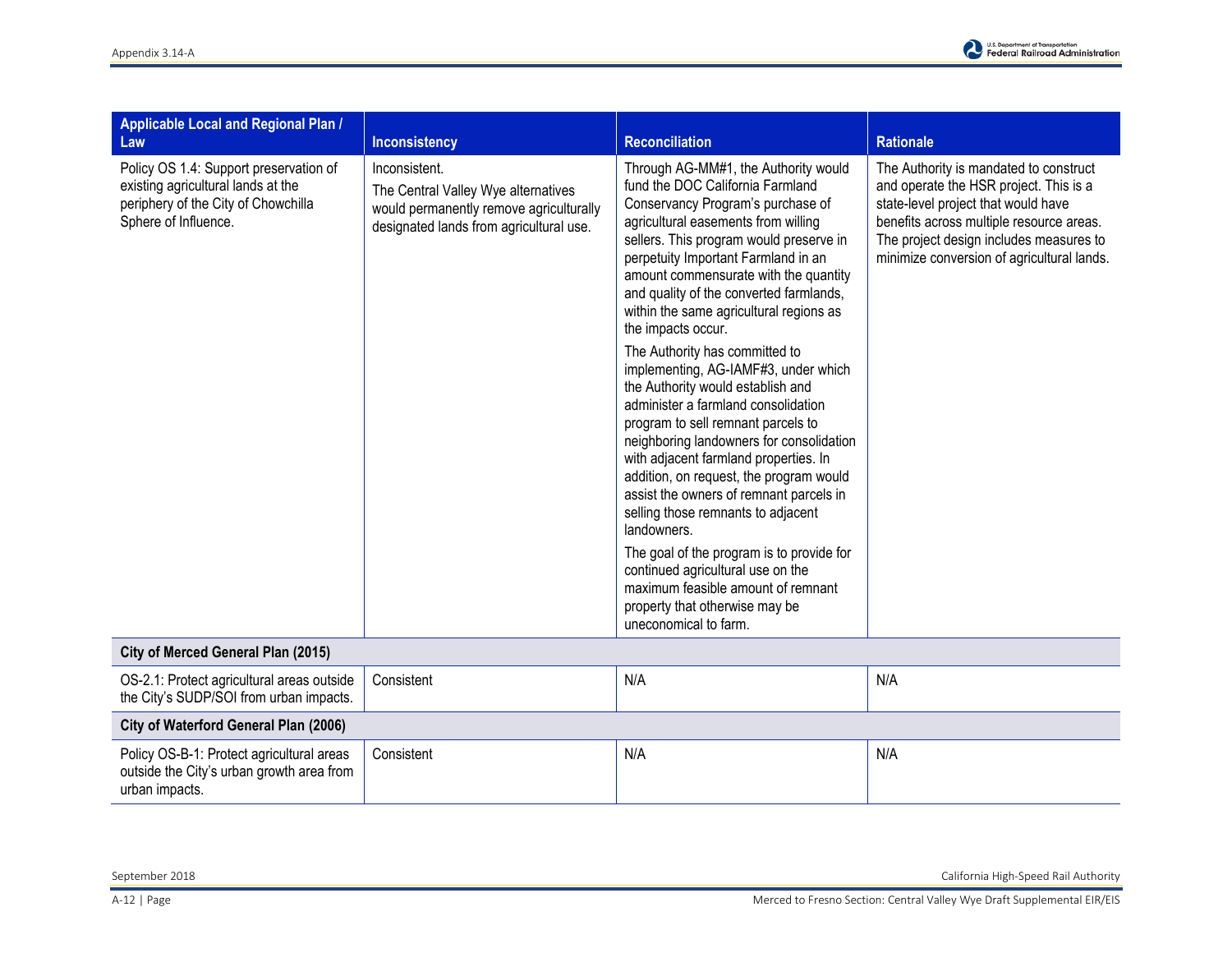| Applicable Local and Regional Plan /<br>Law                                                                                                                                                 | <b>Inconsistency</b> | Reconciliation | <b>Rationale</b> |
|---------------------------------------------------------------------------------------------------------------------------------------------------------------------------------------------|----------------------|----------------|------------------|
| <b>Fresno County General Plan (2003)</b>                                                                                                                                                    |                      |                |                  |
| Policy LU-A.12: In adopting land uses<br>policies, regulations and programs, the<br>County shall seek to protect agricultural<br>activities from encroachment of<br>incompatible land uses. | Consistent           | N/A            | N/A              |
| <b>Stanislaus County General Plan (2016)</b>                                                                                                                                                |                      |                |                  |
| Policy 2.5: To the greatest extent<br>possible, development shall be directed<br>away from the County's most productive<br>agricultural areas                                               | Consistent           | N/A            | N/A              |

*Sources: City of Chowchilla, 2011; City of Merced, 2015; City of Waterford, 2006; Fresno County, 2003; Madera County, 1995; Merced County, 2013; Stanislaus County, 2016*

HSR = high-speed rail

IAMF = impact avoidance and minimization feature

Authority = California High-Speed Rail Authority

USDA = U.S. Department of Agriculture

DOC = California Department of Conservation

LESA = Land Evaluation and Site Assessment

N/A = not applicable. Reconciliation nor the rationale behind it are provided as it has been determined that the Central Valley Wye alternatives are consistent with requirements and reconciliation will therefore not be required.